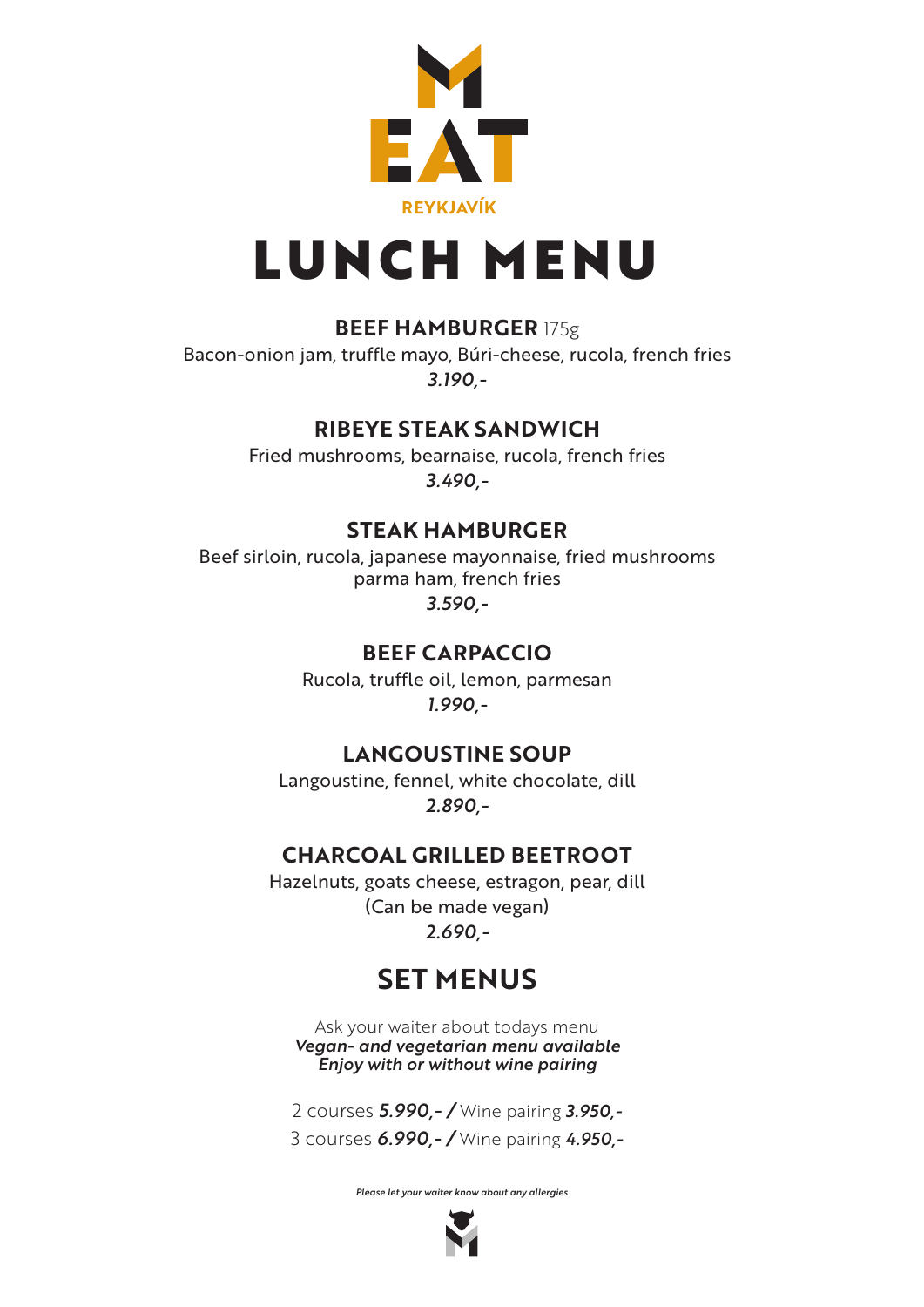# LUNCH MENU FROM THE GRILL

#### **BEEF TENDERLOIN (DENMARK)**

200 g *4.990,-*

#### **TRUFFLE MARINATED BEEF TENDERLOIN DELUX**

200 g *6.190,-* / 300 g *8.390,-*

#### **BEEF SIRLOIN (DENMARK)**

250 g *5.090,-*

#### **RIBEYE**

30 day aged 350 g 250 g *6.490,-* / 350 g *8.690,-*

#### **T-BONE**

20 day dry aged ca. 500 g *9.990,-*

#### **SASHI BEEF TENDERLOIN**

200 g *6.290*,- / 300 g *8.490,-*

#### **SASHI RIBEYE**

350 g *9.190*,-

*The SASHI steaks are produced by the Danish meat producer JN Meat. JN Meat is an award-winning meat producer that has won the World Steak Challenge as Best Steak Producer in the World.*

#### **LAMB DELIGHT ON BONE**

250 g *5.990,-*  Cooked Medium, sometimes more, never less

# **SALMON**

250 g *2.990,-*

#### **NUT ROAST** *3.390,-*

### **CONFIT DUCK LEG**

Brokkolini, pomegranate, small potatoes, demi glaze

*4.490,-*

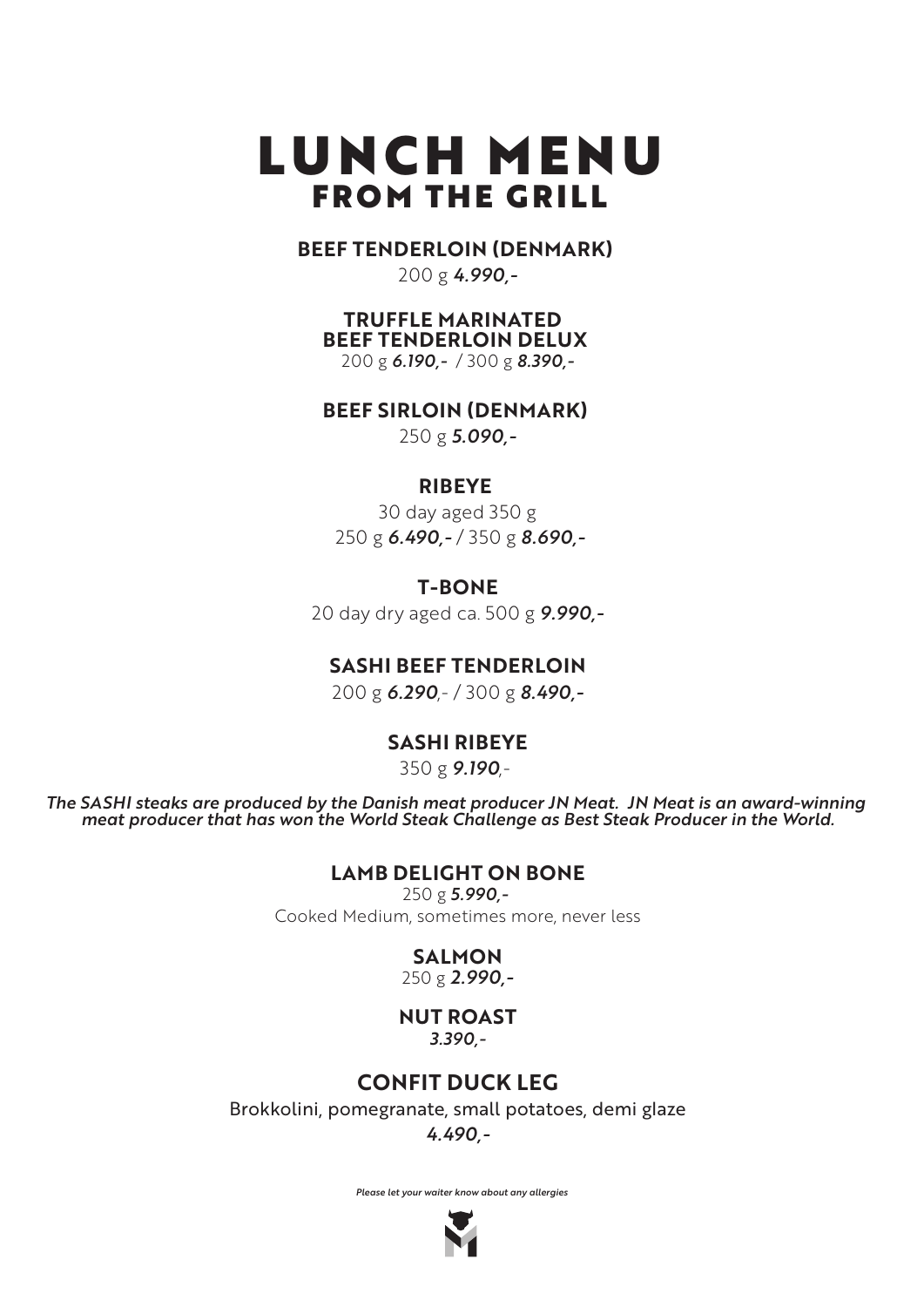# LUNCH MENU STEAKS TO SHARE

*Ask your waiter about steak sizes available today Steaks to share are served with a side of crispy small potatoes and demi glaze* 

#### **BONE-IN RIBEYE**

20 day dry aged - *2.290,-* / 100 g

#### **PORTERHOUSE**

20 day dry aged - *1.990,-* / 100 g

#### **MEAT PLATTER**

3 types of our best beef cuts:TENDERLOIN, FILLET & RIBEYE Perfect for 2-3 to share *17.990,-* 

# SIDES

#### **FRENCH FRIES**

Garlic sauce *690,-*

**DELUXE FRENCH FRIES**

Parmesan, parma ham, spicy mayonnaise, spring onion *990,-*

#### **CRISPY SMALL POTATOES**

Black garlic, spring onion *790,-*

#### **DELUXE SMALL POTATOES**

Truffle mayonnaise, parmesan, spring onion *950,-*

#### **SWEET POTATO**

Parma ham, japanese mayonnaise, spring onion *790,-*

#### **BAKED POTATO**

Cream cheese, truffle *790,-*

# **Sauces**

**Béarnaise sauce** *650,-* **Demi glaze** *650,-* **Blue cheese sauce** *550,-* **Garlic sauce** *550,-* **Truffle oil** *550 ,-* **Bacon-onion jam** *550 ,-*

**CAULIFLOWER** Noisette butter, milk powder *790,-*

#### **BROKKOLINI**

Salsa, ricotta *990,-*

#### **FRIED MUSHROOMS**

Mushroom cream, milk powder 1.*090,-*

#### **BEETROOT**

Ricotta, hazelnuts *890,-*

#### **GRILLED ROMAINE SALAD**

Pumpkin seeds, fennel, Dijon sauce *690,-*

#### **MIXED SALAD**

Rucola, fried mushrooms, parmesan truffle oil *890,-*

#### **CORN ON THE COB**

Kimchi, sour cream, crispy corn *990,-*